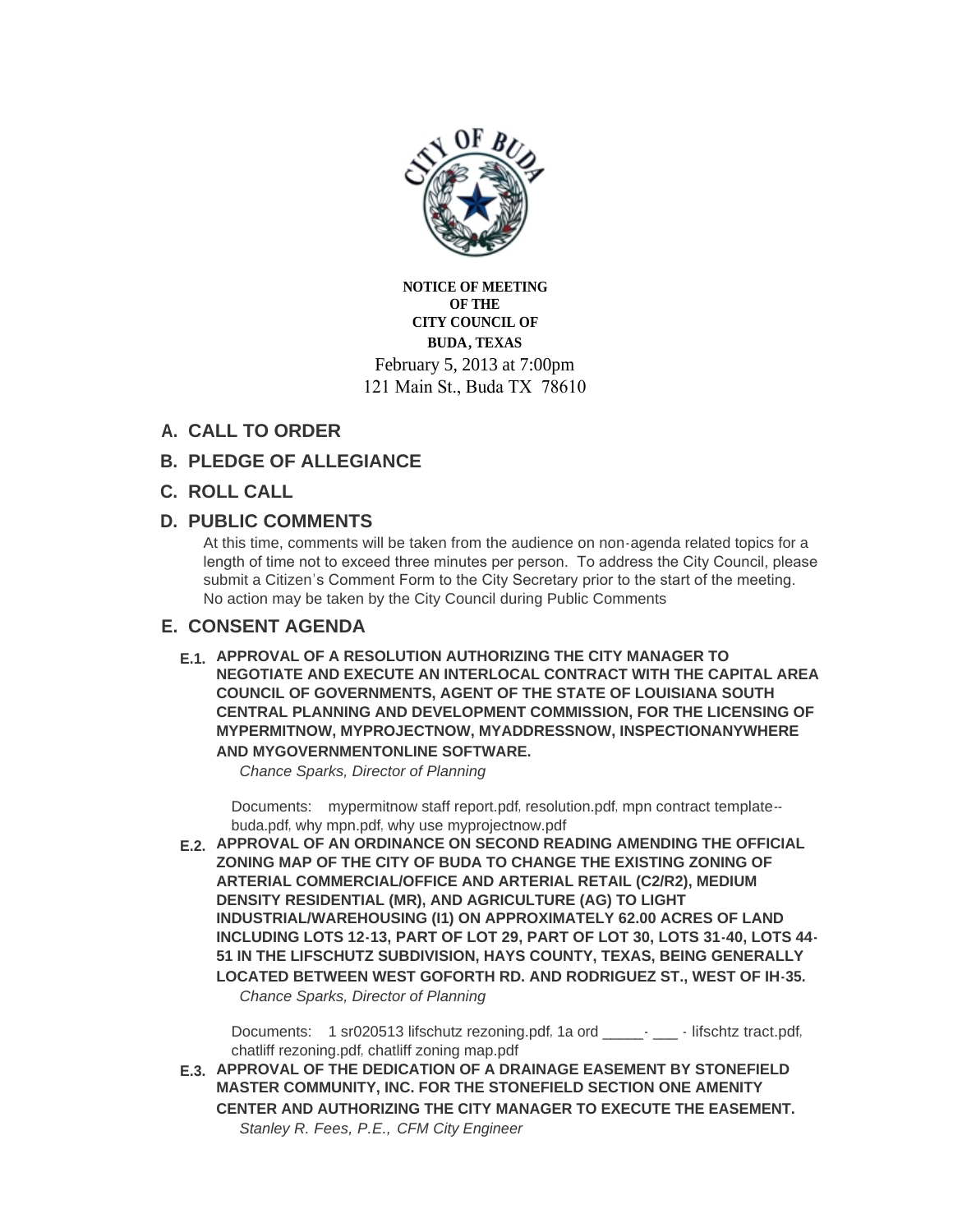Documents: sr02052013 drainage easement dedication for detention pond at stonefield section 1 amenity center.pdf, [01-25-2013 easement agreement for drainage](http://ci.buda.tx.us/Files/AgendaCenter/Items/153/01-25-2013%20Easement%20Agreement%20for%20Drainage%20Easement%20Stonefield%20Section%20One%20Amenity%20Center_201301291410031484.PDF)  easement stonefield section one amenity center.pdf, [stonefield section i - recorded final](http://ci.buda.tx.us/Files/AgendaCenter/Items/153/Stonefield%20Section%20I%20-%20Recorded%20Final%20Plat_201301291150372596.pdf)  plat.pdf

**APPROVAL OF THE SPECIAL EVENTS PACKET SUBMITTED BY ROADWAY E.4. PRODUCTIONS FOR THE 19TH ANNUAL LOUISIANA SWAMP THING AND CRAWFISH FESTIVAL TO BE HELD ON SATURDAY, APRIL 6 AT CITY PARK.** *Jack Jones, Director of Parks and Recreation*

Documents: [agenda report - swamp thing and crawfish festival 2013.pdf](http://ci.buda.tx.us/Files/AgendaCenter/Items/159/Agenda%20Report%20-%20Swamp%20Thing%20and%20Crawfish%20Festival%202013_201301310932372298.pdf), 2013 louisiana swamp thing and crawfish festival special events packet.pdf

**APPROVAL OF THE SPECIAL EVENTS PACKET SUBMITTED BY TEXAS LASSOS, E.5. IN ASSOCIATION WITH THE DOWN SYNDROME ASSOCIATION OF CENTRAL TEXAS, FOR THE 3.21 FUN RUN TO BE HELD ON SUNDAY MORNING, APRIL 14, 2013 AT HISTORIC STAGECOACH PARK.**

*Jack Jones, Director of Parks and Recreation*

Documents: [agenda report - 3.21 fun run.pdf](http://ci.buda.tx.us/Files/AgendaCenter/Items/160/Agenda%20Report%20-%203.21%20Fun%20Run_201301301833442602.pdf), 2013 3.21 fun run special events packet.pdf

**APPROVAL OF THE SPECIAL EVENTS PACKET SUBMITTED BY THE TEXAS E.6. MARKET GUIDE FOR THE 2ND ANNUAL HILL COUNTRY WILDFLOWER FEST TO BE HELD ON SATURDAY, MARCH 23 AND SUNDAY, MARCH 24, 2013 AT CITY PARK.** *Jack Jones, Director of Parks and Recreation*

Documents: agenda report - [hill country wildflower fest 2013.pdf](http://ci.buda.tx.us/Files/AgendaCenter/Items/158/Agenda%20Report%20-%20Hill%20Country%20Wildflower%20Fest%202013_201301301802415139.pdf), 2013 hill country wildflower fest special events packet.pdf

**APPROVAL OF THE MINUTES OF THE CITY COUNCIL MEETING OF 01/15/2013 E.7.** *Danny Batts, City Secretary*

[01-15-2013.pdf](http://ci.buda.tx.us/Files/AgendaCenter/Items/168/01-15-2013_201301311518099206.pdf) Documents:

#### **PRESENTATION F.**

**PRESENTATION AND DISCUSSION WITH DIRECTION TO STAFF REGARDING F.1. FINAL DRAFT OF THE CITY'S MASTER TRANSPORTATION PLAN.** *Graham Moore, P.E., LAN.*

Documents: [sr02052013 mtp presentation.pdf](http://ci.buda.tx.us/Files/AgendaCenter/Items/125/SR02052013%20MTP%20presentation_201301291715042194.pdf), [council adoption -](http://ci.buda.tx.us/Files/AgendaCenter/Items/125/Council%20Adoption%20-%20Feb%202013_201301291715053288.pdf) feb 2013.pdf, exhibit 1-gmm.pdf

**PRESENTATION AND DISCUSSION REGARDING DESIGN AND WIDENING OF F.2. RESIDENTIAL STREETS, AND ON-STREET PARKING ON RESIDENTIAL STREETS.** *Chance Sparks, Director of Planning*

Documents: [on-street parking staff report.pdf](http://ci.buda.tx.us/Files/AgendaCenter/Items/165/On-Street%20Parking%20Staff%20Report_201302011022320136.pdf), [on-street parking.pdf](http://ci.buda.tx.us/Files/AgendaCenter/Items/165/on-street%20parking_201302011022327792.pdf), street widening memo.pdf, [road widening overall exhibit.pdf](http://ci.buda.tx.us/Files/AgendaCenter/Items/165/Road%20Widening%20Overall%20Exhibit_201302011022500762.pdf), [streetlayoutexhibit-color.pdf](http://ci.buda.tx.us/Files/AgendaCenter/Items/165/StreetLayoutExhibit-color_201302011022572013.pdf), [streetview](http://ci.buda.tx.us/Files/AgendaCenter/Items/165/StreetView%20Exhibit_201302011023058732.pdf)  exhibit.pdf

**PRESENTATION, DISCUSSION AND POSSIBLE ACTION REGARDING PEDERNALES F.3. ELECTRIC COOPERATIVE'S DISCONTINUANCE OF THE OVER-THE-STREET EVENT BANNER PROGRAM AND POSSIBLE ALTERNATIVES.**

*Chance Sparks, Director of Planning*

Documents: [pec banners staff report.pdf](http://ci.buda.tx.us/Files/AgendaCenter/Items/166/PEC%20Banners%20Staff%20Report_201301300829391888.pdf), [banner.pdf](http://ci.buda.tx.us/Files/AgendaCenter/Items/166/Banner_201301300829320638.pdf), 50 buda agreement 04-23-2012 banners.pdf, [banner program termination notice pec.pdf](http://ci.buda.tx.us/Files/AgendaCenter/Items/166/Banner%20Program%20Termination%20Notice%20PEC_201301300829278763.pdf)

### **PUBLIC HEARINGS G.**

**HOLD A PUBLIC HEARING TO RECEIVE WRITTEN AND/OR ORAL COMMENTS IN G.1. REGARDS TO AMENDING THE CITY'S MASTER TRANSPORTATION PLAN.** *Brian LaBorde, ACM*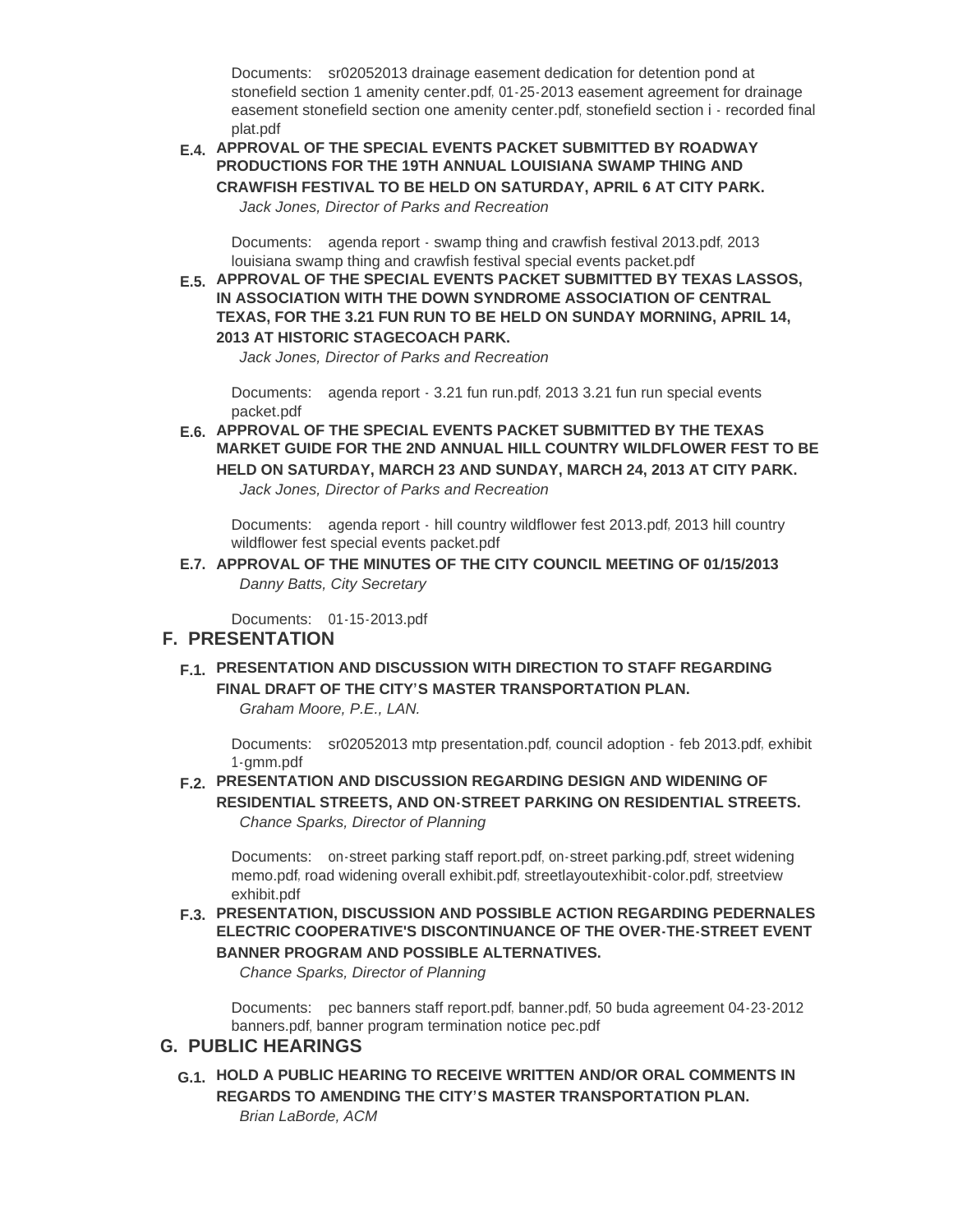Documents: sr02052013\_staff report-public hearing on mtp.pdf, pz newpaper notice published.pdf, cc notice published - [master transp plan public hearing.pdf](http://ci.buda.tx.us/Files/AgendaCenter/Items/150/CC%20Notice%20Published%20-%20Master%20Transp%20Plan%20Public%20Hearing_201301230948586984.pdf)

#### **REGULAR AGENDA ITEMS H.**

**CANVASS THE RETURNS OF THE JANUARY 26, 2013 SPECIAL ELECTION AND H.1. DISCUSS AND CONSIDER APPROVAL OF A RESOLUTION OF THE CITY COUNCIL OF THE CITY OF BUDA, TEXAS, DECLARING THE CANVASS AND RESULT OF AN ELECTION HELD ON JANUARY 26, 2013 TO ELECT A COUNCILMEMBER, PLACE 2 FOR THE CITY OF BUDA; CONTAINING A SAVINGS CLAUSE; DECLARING AN EFFECTIVE DATE**

*Danny Batts, City Secretary*

Documents: [agenda summary canvass.pdf](http://ci.buda.tx.us/Files/AgendaCenter/Items/169/Agenda%20Summary%20Canvass_201302010952339552.pdf)

**DISCUSS AND CONSIDER APPROVAL OF A RESOLUTION OF THE CITY COUNCIL H.2. OF THE CITY OF BUDA, TEXAS, ORDERING A SPECIAL RUNOFF ELECTION TO BE HELD IN THE CITY OF BUDA, TEXAS TO FILL THE UNEXPIRED TERM FOR COUNCILMEMBER - PLACE 2 OF THE CITY OF BUDA, AND ESTABLISHING AN EARLY VOTING LOCATION AND POLLING PLACE FOR THIS ELECTION; AND MAKING PROVISIONS FOR THE CONDUCT OF THE ELECTION.**

*Danny Batts, City Secretary*

Documents: [agenda summary runoff.pdf](http://ci.buda.tx.us/Files/AgendaCenter/Items/170/Agenda%20Summary%20Runoff_201302010952592835.pdf)

**DISCUSS AND CONSIDER APPROVAL OF A RESOLUTION SUPPORTING THE H.3. TEXAS STATE LIBRARY AND ARCHIVE COMMISSION'S 2014-2015 LEGISLATIVE APPROPRIATIONS REQUEST.**

Documents: [staff report - tslac budget.pdf](http://ci.buda.tx.us/Files/AgendaCenter/Items/155/Staff%20report%20-%20TSLAC%20budget_201301301053412285.pdf), [library resolution.pdf](http://ci.buda.tx.us/Files/AgendaCenter/Items/155/Library%20resolution_201301291640565188.pdf), [2013 overview.pdf](http://ci.buda.tx.us/Files/AgendaCenter/Items/155/2013%20Overview_201301291640478157.pdf)

**DISCUSS AND CONSIDER APPROVAL OF THE FIRST READING OF AN ORDINANCE H.4. AMENDING THE OFFICIAL ZONING MAP OF THE CITY OF BUDA TO CHANGE THE EXISTING ZONING OF INTERSTATE COMMERCIAL/OFFICE AND INTERSTATE RETAIL (C3/R3) TO INTERSTATE COMMERCIAL/OFFICE AND INTERSTATE RETAIL (C3/R3) AND MULTIFAMILY RESIDENTIAL (MFR) ON APPROXIMATELY 20.09 ACRES OF LAND IN THE JOSEPHUS S. IRVINE SURVEY, HAYS COUNTY, TEXAS, BEING A PORTION OF THE 221 DRIVE COMMERCIAL SUBDIVISION.**

*Chance Sparks, Director of Planning*

Documents: [1 sr020513 main street east rezoning.pdf](http://ci.buda.tx.us/Files/AgendaCenter/Items/164/1%20SR020513%20Main%20Street%20East%20rezoning_201301301610594441.pdf), 1a ord \_\_\_\_\_\_- \_\_\_\_ - main street east tract.pdf, [main street east rezoning.pdf](http://ci.buda.tx.us/Files/AgendaCenter/Items/164/Main%20Street%20East%20Rezoning_201301300828195946.pdf), [main street east zoning map.pdf](http://ci.buda.tx.us/Files/AgendaCenter/Items/164/Main%20Street%20East%20Zoning%20Map_201301300828257665.pdf), [property owner letter.pdf](http://ci.buda.tx.us/Files/AgendaCenter/Items/164/Property%20owner%20letter_201301300828331103.pdf)

**DISCUSS AND CONSIDER APPROVAL OF THE FIRST READING OF AN ORDINANCE H.5. OF THE CITY COUNCIL OF THE CITY OF BUDA, TEXAS MODIFYING ARTICLE 18.02 ("PARKS") OF THE CITY'S CODE OF ORDINANCES, RELATING TO THE PERMITTED USES OF THE CITY PARKS; PROVIDING FOR PENALTIES FOR VIOLATIONS OF THESE REGULATIONS; PROVIDING A SEVERABILITY CLAUSE AND PROVIDING AN EFFECTIVE DATE.**

*Jack Jones, Director of Parks and Recreation*

Documents: [agenda report -](http://ci.buda.tx.us/Files/AgendaCenter/Items/156/Agenda%20Report%20-%20Park%20Rules_201301301639383301.pdf) park rules.pdf, article 18.02 - parks ordinances-changes tracked.pdf, article 18.02 - [parks ordinances-clean copy.pdf](http://ci.buda.tx.us/Files/AgendaCenter/Items/156/ARTICLE%2018.02%20-%20Parks%20Ordinances-Clean%20Copy_201301301653526324.pdf)

**DISCUSS AND CONSIDER APPROVAL OF THE FIRST READING OF AN ORDINANCE H.6. ON AMENDING THE CITY'S MASTER TRANSPORTATION PLAN** *Brian LaBorde, ACM*

Documents: [sr02052013 1st reading consideration to adopt mtp.pdf](http://ci.buda.tx.us/Files/AgendaCenter/Items/151/SR02052013%201st%20reading%20consideration%20to%20Adopt%20MTP_201301241137087798.pdf), ordinance  $\cdots$ transportation plan.pdf, [\\_buda trans master plan\\_final\\_01282013.pdf](http://ci.buda.tx.us/Files/AgendaCenter/Items/151/_Buda%20Trans%20Master%20Plan_FINAL_01282013_201301291404237244.pdf)

**DISCUSS AND CONSIDER THE REQUIREMENTS, QUALIFICATIONS AND H.7. COMPOSITION OF CITY BOARDS AND COMMISSIONS.**

*Chance Sparks, Director of Planning*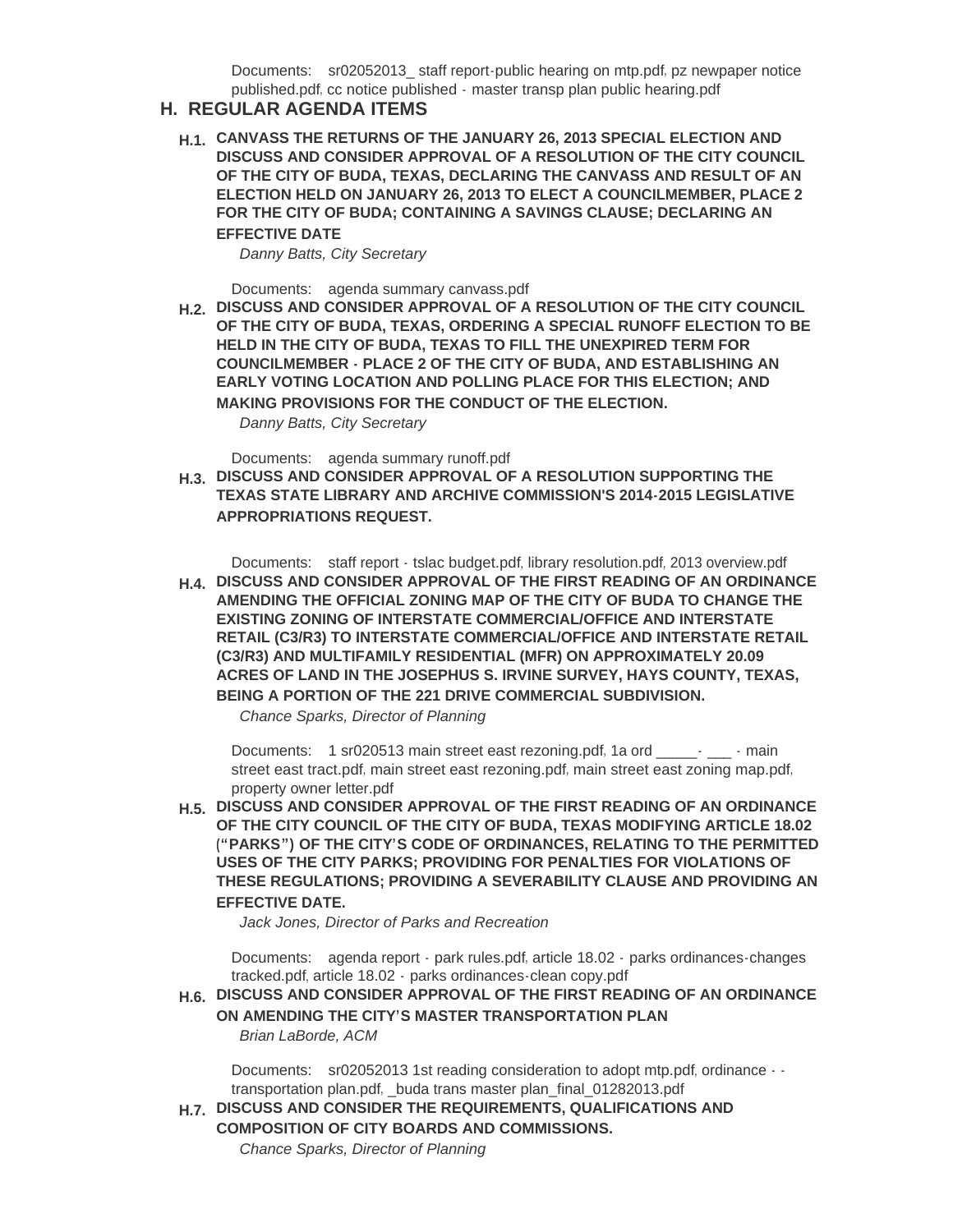Documents: [020512 commission qualifications staff report.pdf](http://ci.buda.tx.us/Files/AgendaCenter/Items/162/020512%20Commission%20qualifications%20Staff%20Report_201301301521072843.pdf)

### **EXECUTIVE SESSION I.**

- **PURSUANT TO GOV'T CODE 551.071, THE CITY COUNCIL WILL MEET IN CLOSED I.1. SESSION TO SEEK THE ADVICE OF LEGAL COUNSEL REGARDING PENDING LITIGATION: CITY OF BUDA V. AUSTIN BRIDGE AND ROAD, L.P., CAUSE NO. 09- 2216, IN THE 207TH DISTRICT COURT, HAYS COUNTY.** *Ross Fischer, City Attorney*
- **PURSUANT TO GOVERNMENT CODE 551.071 AND 552.072, THE CITY COUNCIL I.2. WILL MEET IN CLOSED SESSION TO DELIBERATE THE ACQUISITION OF REAL PROPERTY FOR THE GARLIC CREEK FORCE MAIN PROJECT AND TO SEEK THE ADVICE OF THE CITY ATTORNEY ON LEGAL ISSUES RELATING TO SAID LAND ACQUISITION, INCLUDING CONTEMPLATED EMINENT DOMAIN PROCEEDINGS.** *Ross Fischer, City Attorney*
- **I.3. DISCUSSION AND ACTION ON ITEMS DISCUSSED IN CLOSED SESSION.** *Ross Fischer, City Attorney*

# **STAFF REPORTS J.**

**STAFF REPORT REGARDING PARKS AND RECREATION FEES. J.1.**

*Jack Jones, Director of Parks and Recreation*

Documents: [staff report - parks and recreation fees.pdf](http://ci.buda.tx.us/Files/AgendaCenter/Items/157/Staff%20Report%20-%20Parks%20and%20Recreation%20Fees_201301301418543229.pdf)

**STAFF REPORT REGARDING USE OF REAR CABELA'S PARKING LOT FOR J.2. FREIGHT SERVICE & STORAGE** *Chance Sparks, Director of Planning*

Documents: [sr020513 cabelas.pdf](http://ci.buda.tx.us/Files/AgendaCenter/Items/161/SR020513%20Cabelas_201302011127113822.pdf)

#### **CITY MANAGER'S REPORT J.3.**

*Kenneth Williams, City Manager*

- *Planning Department*
- *Engineering Department*
- *Water projects*
- *Wastewater projects*
- *Drainage projects*
- *Road projects*
- *Finance Department*
- *Capital Improvement projects*
- *Grant related projects*
- *Special projects*
- *Developments*
- *Law Enforcement*
- *Library Projects*
- *Tourism Projects*
- *Parks & Recreation Department*

# **CITY COUNCIL REQUESTS FOR FUTURE AGENDA ITEMS K.**

# **ADJOURNMENT L.**

The City Council reserves the right to adjourn into Executive session at any time regarding any issue on this agenda for which it is legally permissible. City Hall is wheelchair accessible and